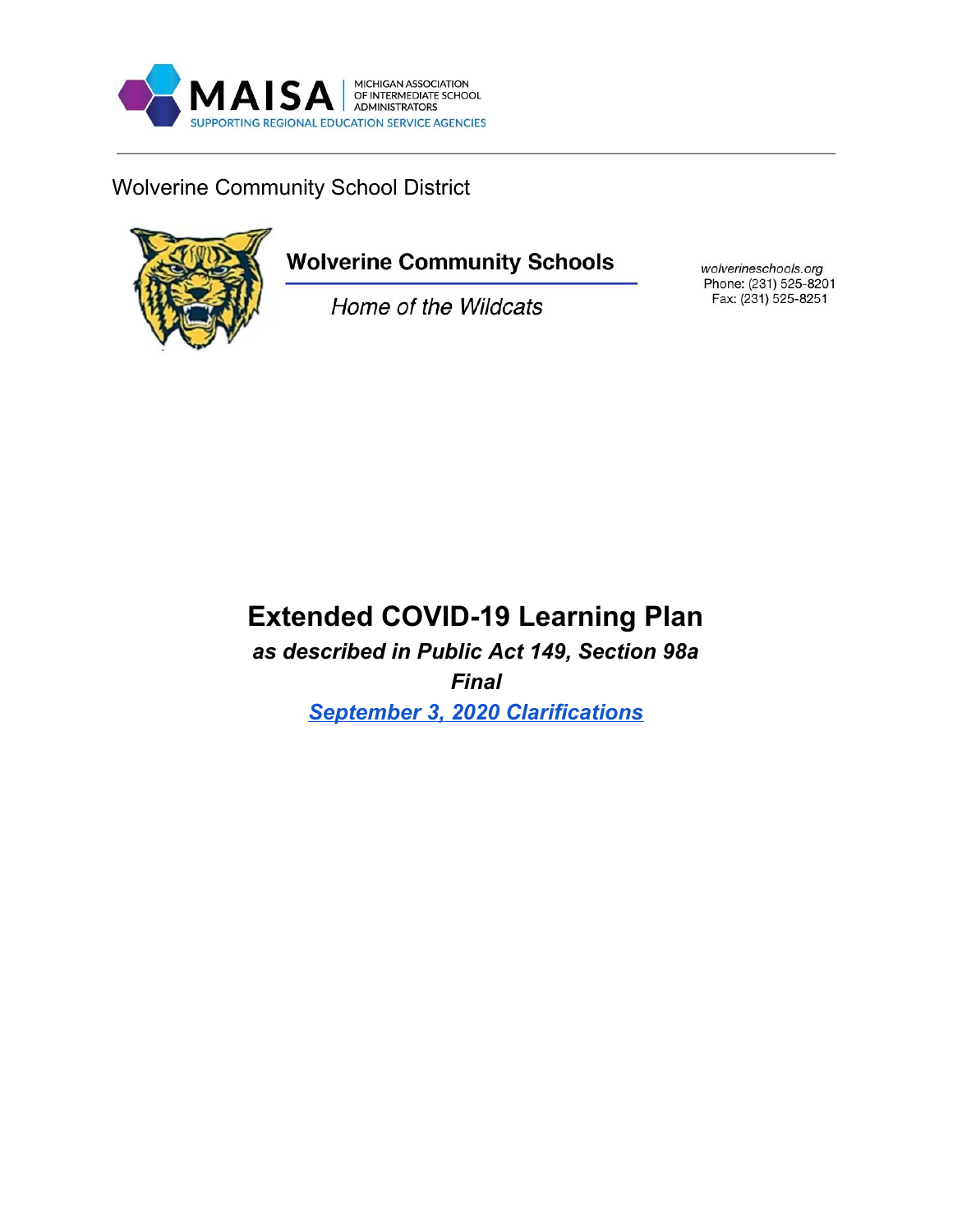# **Wolverine Community School District**

## **Extended COVID-19 Learning Plan**

**Address of School District/PSA:**

13131 Brooks st., Wolverine, MI 49749

**District/PSA Code Number:** 16100

**District/PSA Website Address:** [www.wolverineschools.org](http://www.wolverineschools.org/)

**District/PSA Contact and Title:** Matthew Baughman, Superintendent

**District/PSA Contact Email Address:** mbaughman@wolverineschools.org

**Name of Intermediate School District/PSA:** Cheboygan Otsego Presque Isle

**Name of PSA Authorizing Body (if applicable):**

**Date of Approval by ISD/Authorizing Body: 9-23-2020**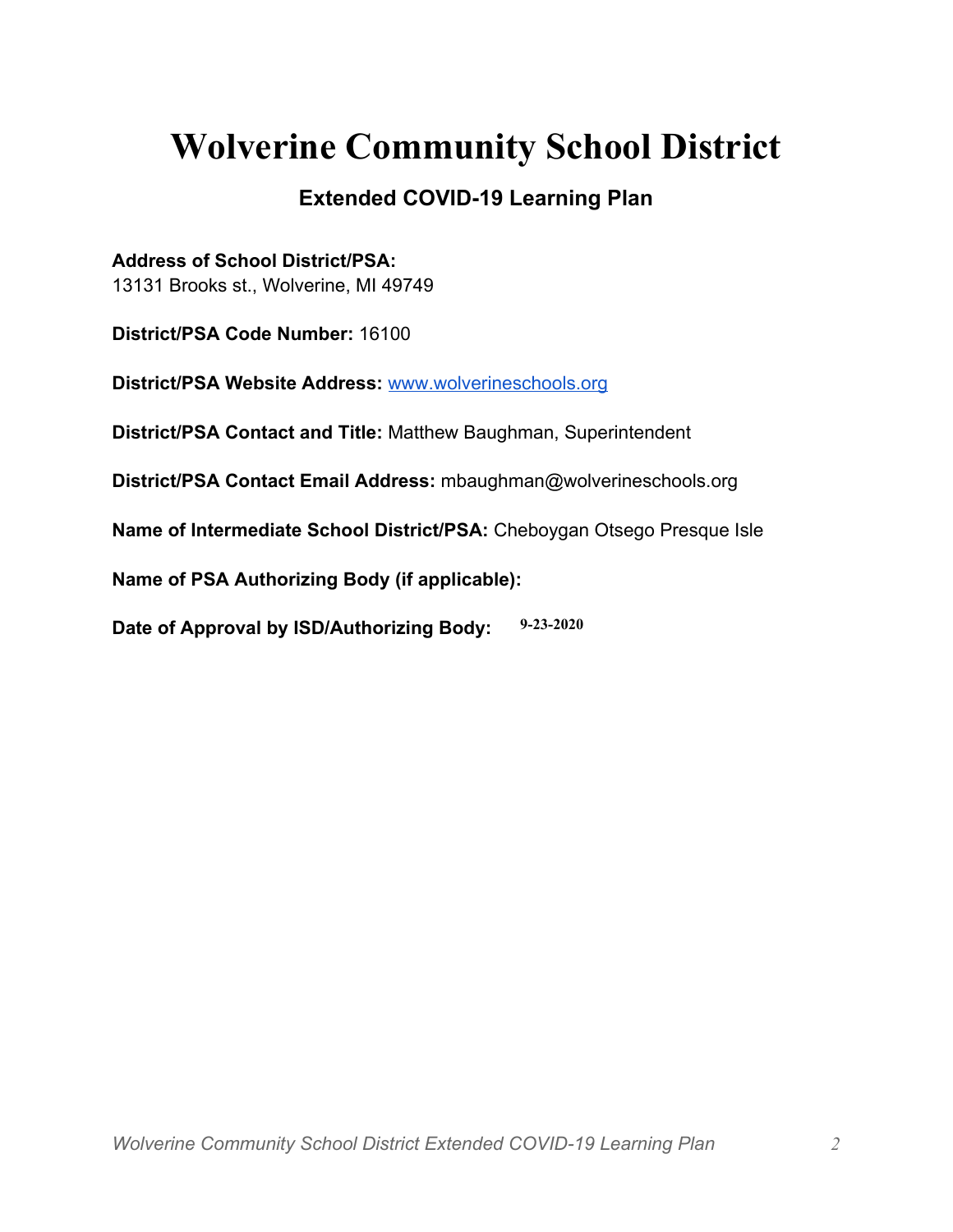### **Assurances**

- 1. Wolverine Community Schools will make their ISD/Authorizing Body approved Extended COVID-19 Learning Plan accessible through the transparency reporting link located on the District's/PSA's website no later than October 1, 2020.
- 2. Wolverine Community Schools will create and make available on its transparency reporting link located on the District/PSA's website, a report concerning the progress made in meeting the educational goals contained in its Extended COVID-19 Learning Plan no later than February 1, 2021, for goals its expected would be achieved by the middle of the school year and not later than the last day of school of the 2020-2021 school year for goals the District/PSA expected would be achieved by the end of the school year.
- 3. Benchmark Assessments: Wolverine Community Schools will
	- select a benchmark assessment or benchmark assessments that is/are aligned to state standards.
	- administer the approved benchmark assessment, or local benchmark assessment, or any combination thereof, to all pupils in grades K to 8 to measure proficiency in reading and mathematics within the first nine weeks of the 2020-2021 school year and again not later than the last day of the 2020-2021 school year.
- 4. If delivering pupil instruction virtually, the District/PSA will
	- provide pupils with equitable access to technology and the internet necessary to participate in instruction, and
	- $\circ$  expose each pupil to the academic standards that apply for each pupil's grade level or courses in the same scope and sequence as the District/PSA had planned for that exposure to occur for in-person instruction.
- 5. The District/PSA, in consultation with a local health department will develop guidelines concerning appropriate methods for delivering pupil instruction for the 2020-2021 school year that is based on local data that are based on key metrics. *Note: A determination concerning the method for delivering pupil instruction shall remain at the District/PSA Board's discretion.* Key metrics that the District/PSA will consider shall include at least all of the following:
	- COVID-19 Cases or Positive COVID-19 tests
	- Hospitalizations due to COVID-19
	- Number of deaths resulting from COVID-19 over a 14-day period
	- COVID-19 cases for each day for each 1 million individuals
	- The percentage of positive COVID-19 tests over a 4-week period
	- Health capacity strength
	- Testing, tracing, and containment infrastructure with regard to COVID-19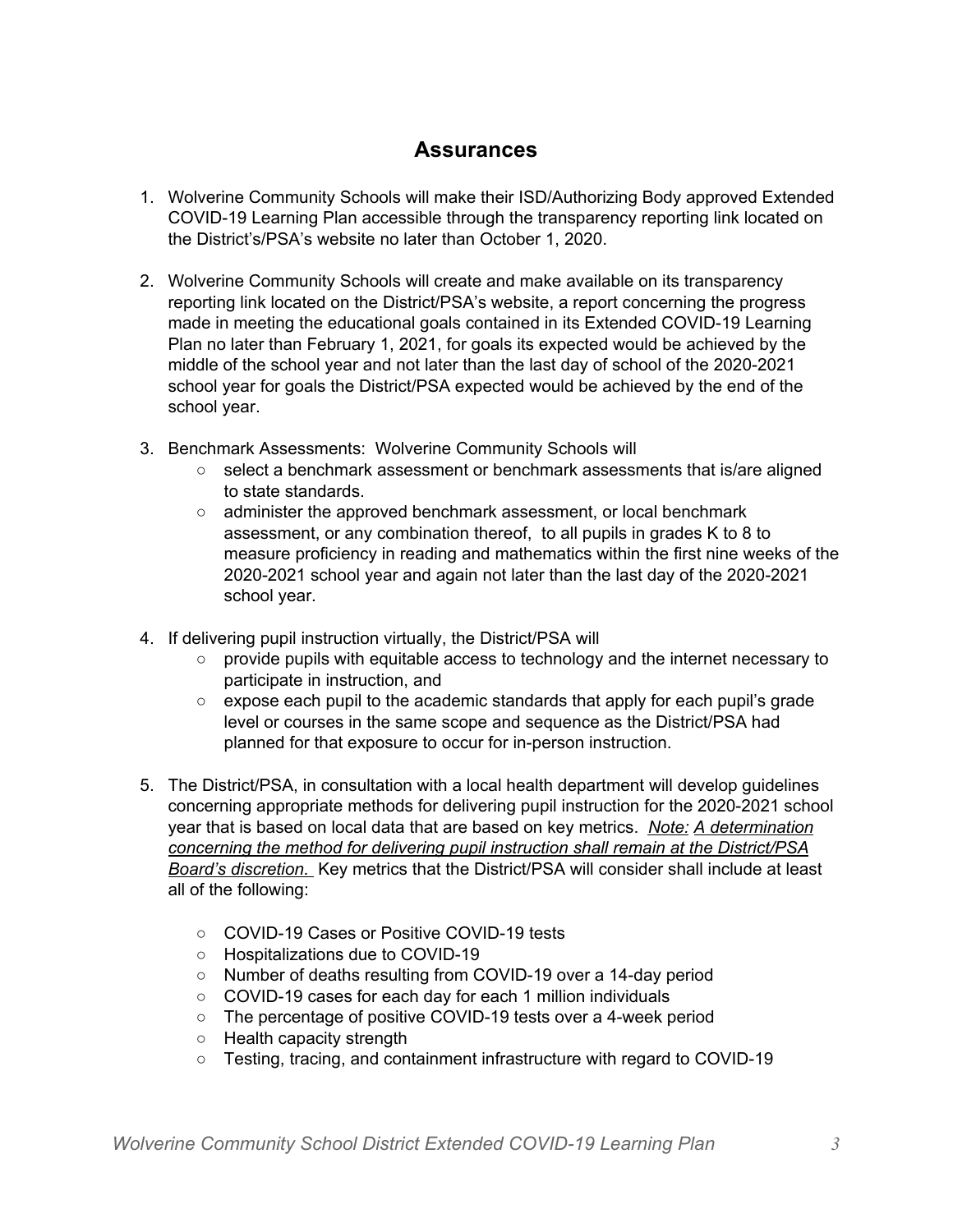- 6. If the District/PSA determines that it is safe to provide in-person instruction to pupils, the District/PSA will prioritize providing in-person instruction to pupils in grades K to 5 who are enrolled in the District/PSA.
- 7. The District/PSA assures that
	- instruction will be delivered as described in this plan and re-confirmed by the District/PSA Board,
	- $\circ$  the description of instructional delivery in this plan matches the delivery of instruction to be delivered during the 2020-2021 school year,
	- the District/PSA will re-confirm how instruction will be delivered during the 2020-2021 school year thirty days after the approval of the plan, and every 30 days thereafter at a meeting of the Board, and
	- public comment will be solicited from the parents or legal guardians of the pupils enrolled in the District/PSA during a public meeting described in PA-149.
- 8. The District/PSA will ensure that students with disabilities will be provided with equitable access to instruction and accommodation in accordance with applicable state and federal laws, rules, and regulations.
- **9.** The District/PSA will ensure that two (2), 2-way interactions occur between a pupil enrolled in the District/PSA and the pupil's teacher or at least one (1) of the pupil's teachers during each week of the school year for at least 75% of the pupils enrolled in the District/PSA. The District/PSA will publicly announce its weekly interaction rates at each District/PSA Board meeting where it re-confirms how instruction is being delivered. The District/PSA will make those rates available through the transparency reporting link located on the District/PSA website each month for the 2020-2021 school year.

Matthew B. Baughman

District Superintendent or President of the Board of Education/Directors

\_\_\_\_\_\_\_\_\_\_\_\_\_\_\_\_\_\_\_\_\_\_\_\_\_\_\_\_\_\_\_\_\_\_\_\_\_\_\_\_\_\_\_\_\_\_\_\_\_\_

\_\_\_\_\_\_\_**9-14-2020**\_\_\_\_\_\_\_\_\_\_\_\_\_\_\_\_\_\_\_\_\_\_\_\_\_\_\_\_\_\_\_\_\_\_\_

Date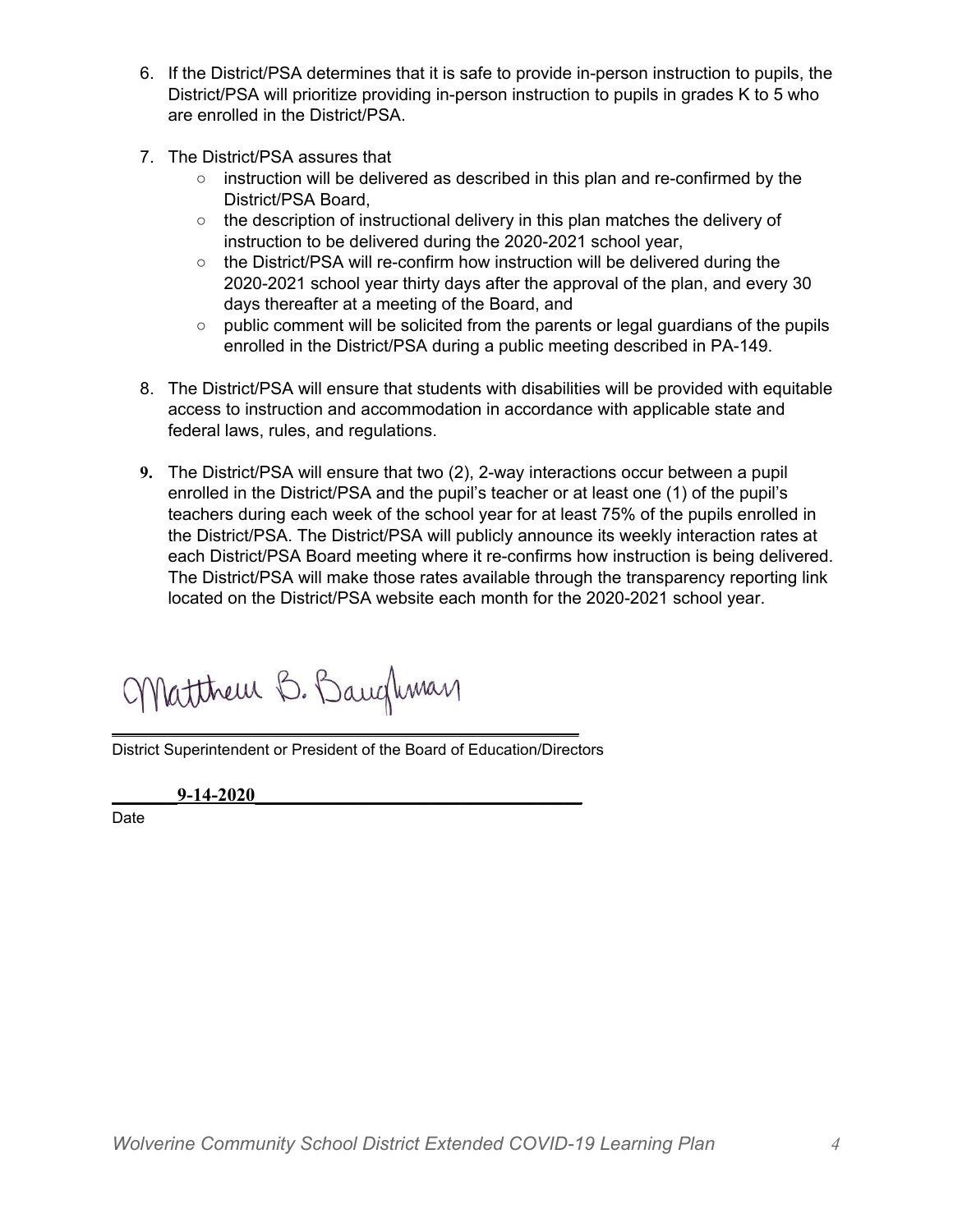#### **Opening Statement**

• Please provide a statement indicating why an Extended COVID-19 Learning Plan is necessary to increase pupil engagement and achievement for the 2020-2021 school year.

The COVID-19 global pandemic is impacting our school community in a number of ways: we are experiencing a traumatic event, many students may have significant gaps in their learning, and equity issues are more pronounced.

As we return to school in the fall, our first priority will be to ensure the well-being of all members of our school community. Because of the wide range of experiences students had during the remote learning portion of the 19-20 school year, we anticipate that students will come to school in the fall of 2020 with a wider than usual range of competencies. We expect that many students will be behind and will need opportunities to catch up. Teachers will need opportunities to collaborate with each other as they examine student work and determine what comes next in the learning for each student.

As Wolverine Community Schools plan to begin the school year in a hybrid learning environment, we will need to ensure that there are structures in place to ensure student engagement and achievement for all. This plan will focus on teaching and learning with an emphasis on equity for all learners and the well-being of students and staff.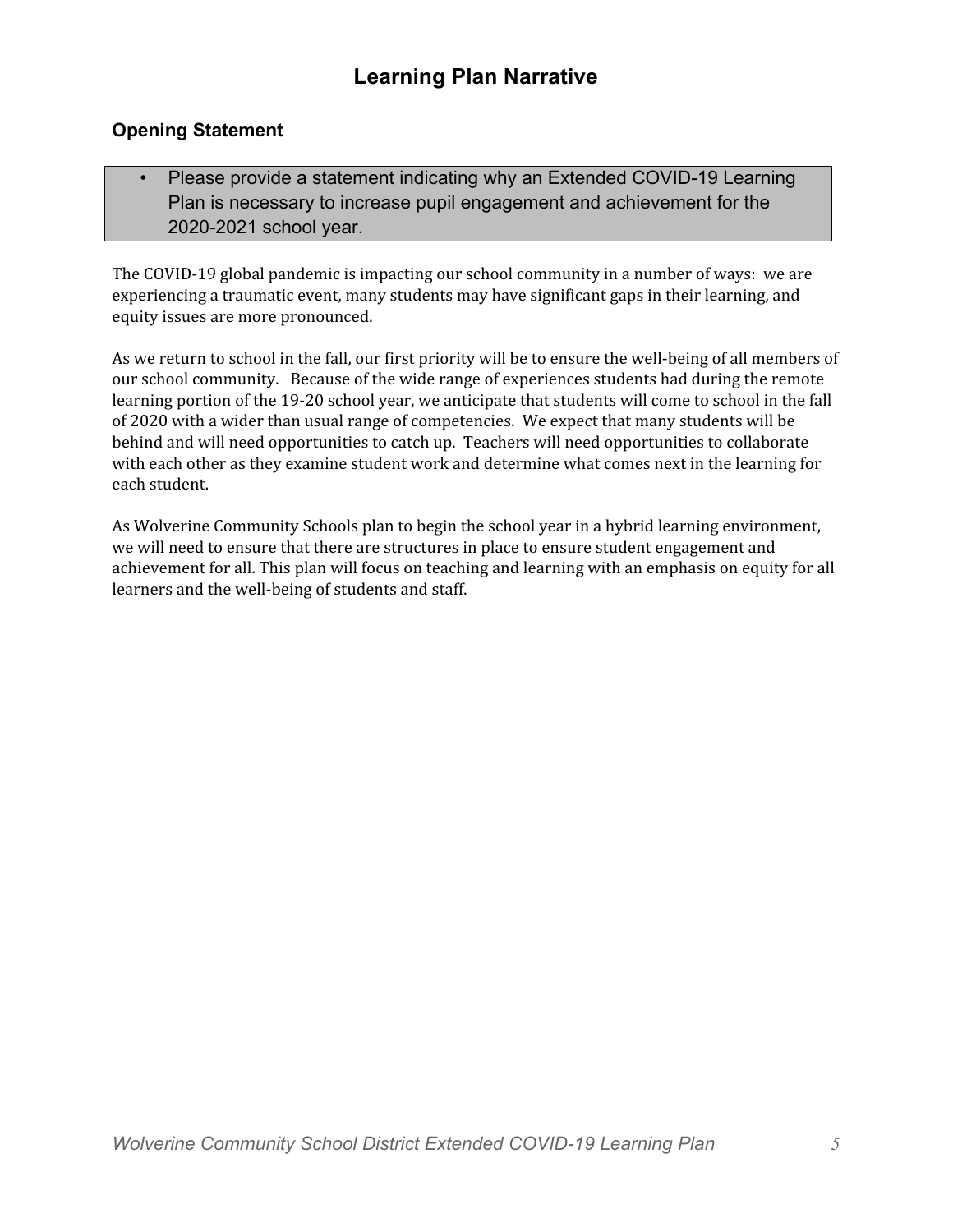#### **Educational Goals**

- **Please outline and describe** the educational goals expected to be achieved for the 2020-2021 school year. The District/PSA must establish all of its goals no later than September 15, 2020.
- **Specify** which goals are expected to be achieved by the middle of the school year and which goals are expected to be achieved by the end of the school year.
- **Ensure** that all of the following apply to the educational goals described in this section: (a) The goals include increased pupil achievement or, if growth can be validly and reliably measured using a benchmark assessment or benchmark assessments, growth on a benchmark assessment in the aggregate and for all subgroups of pupils; (b) The District benchmark assessment(s) are aligned to state standards and will be administered to all pupils K-8 at least once within the first 9 weeks of the 2020-2021 school year and not later than the last day of the 2020-2021 school year to determine whether pupils are making meaningful progress toward mastery of these standards; and (c) the District's educational goals are measurable through a benchmark assessment or benchmark assessments.
- To the extent practicable, the District/PSA will administer the same benchmark assessment or benchmark assessments that was administered to pupils in previous years.

#### **Quality Evidence-Based Assessment Practices**

The Wolverine Community School District believes that benchmark assessment evidence can be used to monitor and evaluate patterns and trends in school/district academic performance and to identify effective instructional programs. We believe it can provide guidance for standardizing or adjusting curriculum and instruction across grade levels, schools, and districts.

However, we will not use benchmark assessment data to make high-stakes instructional decisions about individual student learning. Rather, Wolverine Community School District will continue the use of (and professional learning around the use of) the formative assessment process as a powerful practice embedded in the teaching and learning process to continuously observe where our students are in order to modify instruction.

We believe the use of the formative assessment process, which is supported by an extensive body of research, provides in-time data for both our teachers and students to accelerate their learning and progress and gives us a more complete picture of what our students know and are able to do.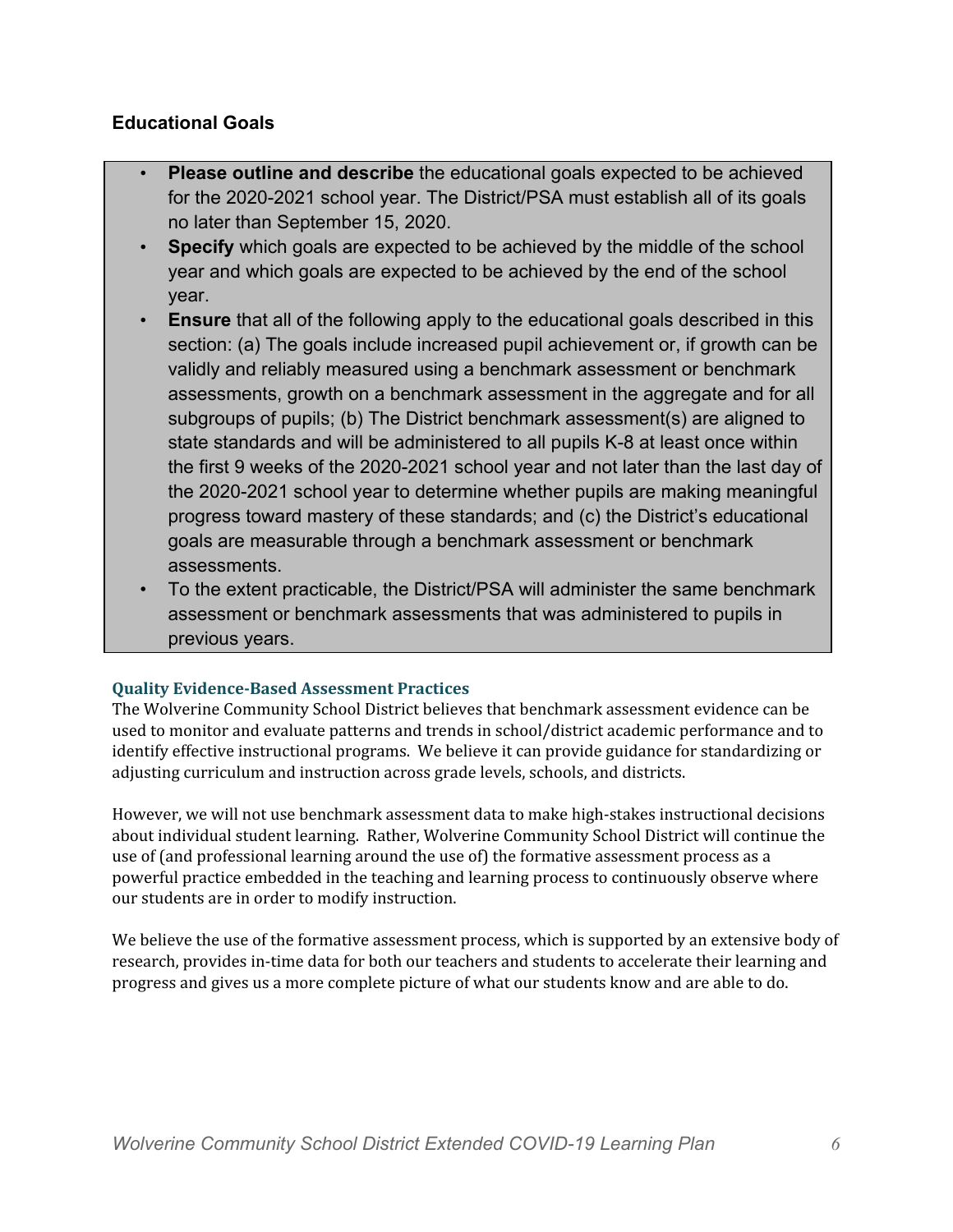#### **Educational Goals**

The following assessments in reading and mathematics will be administered to all students twice: once in the first nine weeks of the school year, and again prior to the last day of school.

K-8 Reading: DIBELS/ACADIENCE Assessment K-8 Math: SBAC Interim Assessments

Formative assessments will provide information to inform our progress toward our goals over the course of the year. Progress reports will be available on our website in February and June.

We will continue to engage stakeholders in the district's balanced assessment system, including publicly sharing aggregate and student subgroup performance reports on these assessment results.

**Goal 1 -** All students (K-8) will improve performance in Reading/ELA from Fall to Spring as measured by DIBELS/Acadience \*.

- All teachers will use the formative assessment process to support adjustment to teaching & learning, to support meaningful student progress towards mastery of Reading/ELA academic standards.
- Results from Reading/ELA benchmark assessments, local Reading/ELA summative assessments, and formative assessment will be continuously discussed and analyzed by staff.

**Goal 2 -** All students (K-8) will improve performance in Mathematics from Fall to Spring as measured by the SBAC interim assessments.

- All teachers will use the formative assessment process to support adjustment to teaching & learning, to support meaningful student progress towards mastery of Math academic standards.
- Results from Math benchmark assessments, local Math summative assessments, and formative assessment will be continuously discussed and analyzed by staff.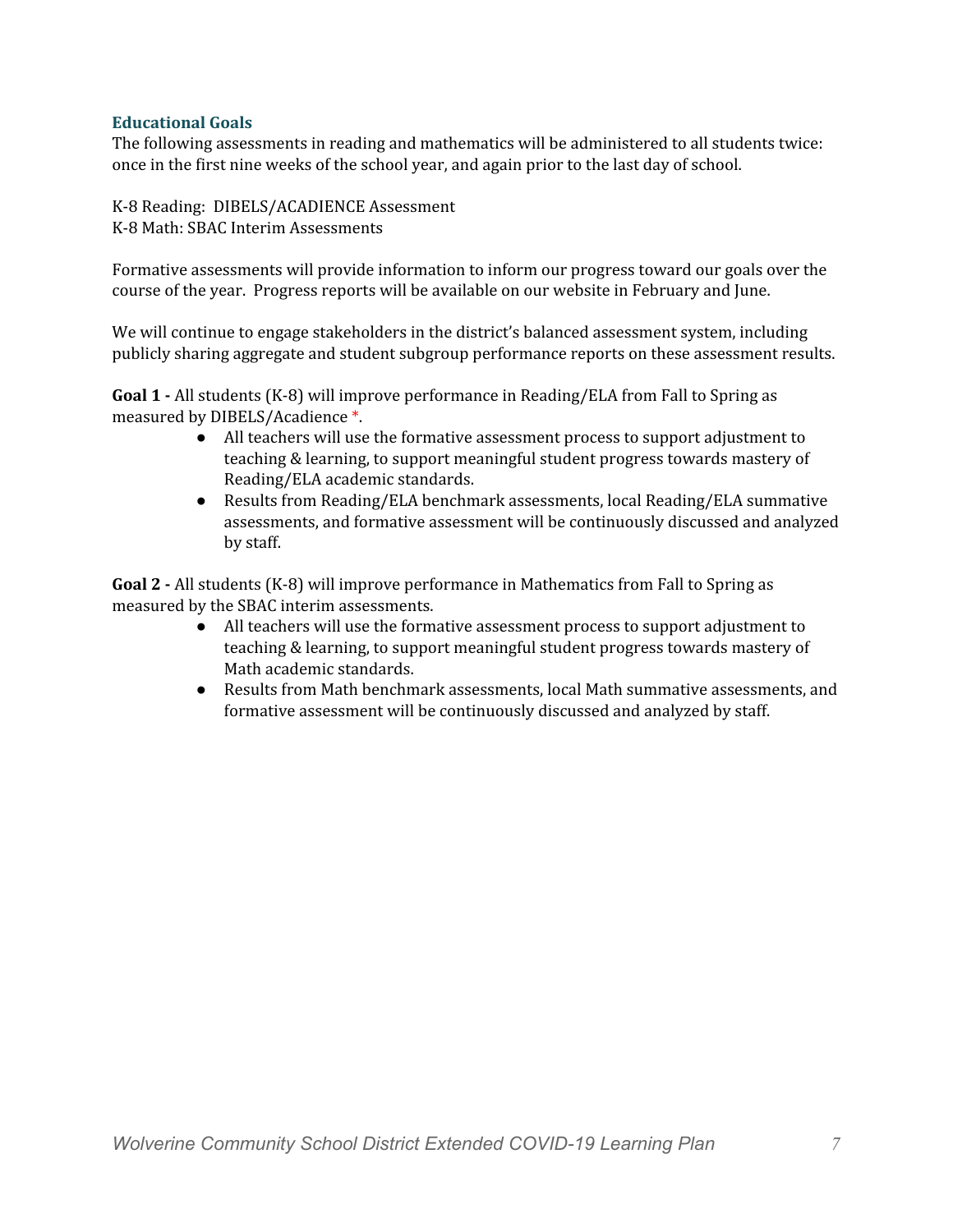#### **Instructional Delivery & Exposure to Core Content**

• **Please describe** how and where instruction will be delivered during the 2020-2021 school year. (e.g. instruction may be delivered at school or a different location, in-person, online, digitally, by other remote means, in a synchronous or asynchronous format, or any combination thereof).

Note: The Wolverine Community School District full instructional plan can be found in the Wolverine Community Schools [Preparedness](https://191ff471-bb25-4185-9fbb-2aaad5d73070.filesusr.com/ugd/a97de2_09efc9503dd44e77a205369b00edd921.pdf) Plan.

#### **Mode of Instruction**

To start the school year, families will choose either online or face-to-face instruction. All students will receive an orientation for their mode of instruction that will attend to health and safety protocols and the technical components of learning. Student and staff health for face to face learning and safety will be addressed through a cohort model that keeps students together for the entire school day.

High school students will also have a choice between fully online, face to face, or a combination. They will use an ABAB pattern in order to allow for fewer transitions throughout the day and online students are expected to attend the first class of each week via Zoom for 30 minutes in order to engage them in their learning and continue to build community and connections with their teacher and other students. All staff have the last thirty minutes free in order to have virtual office hours.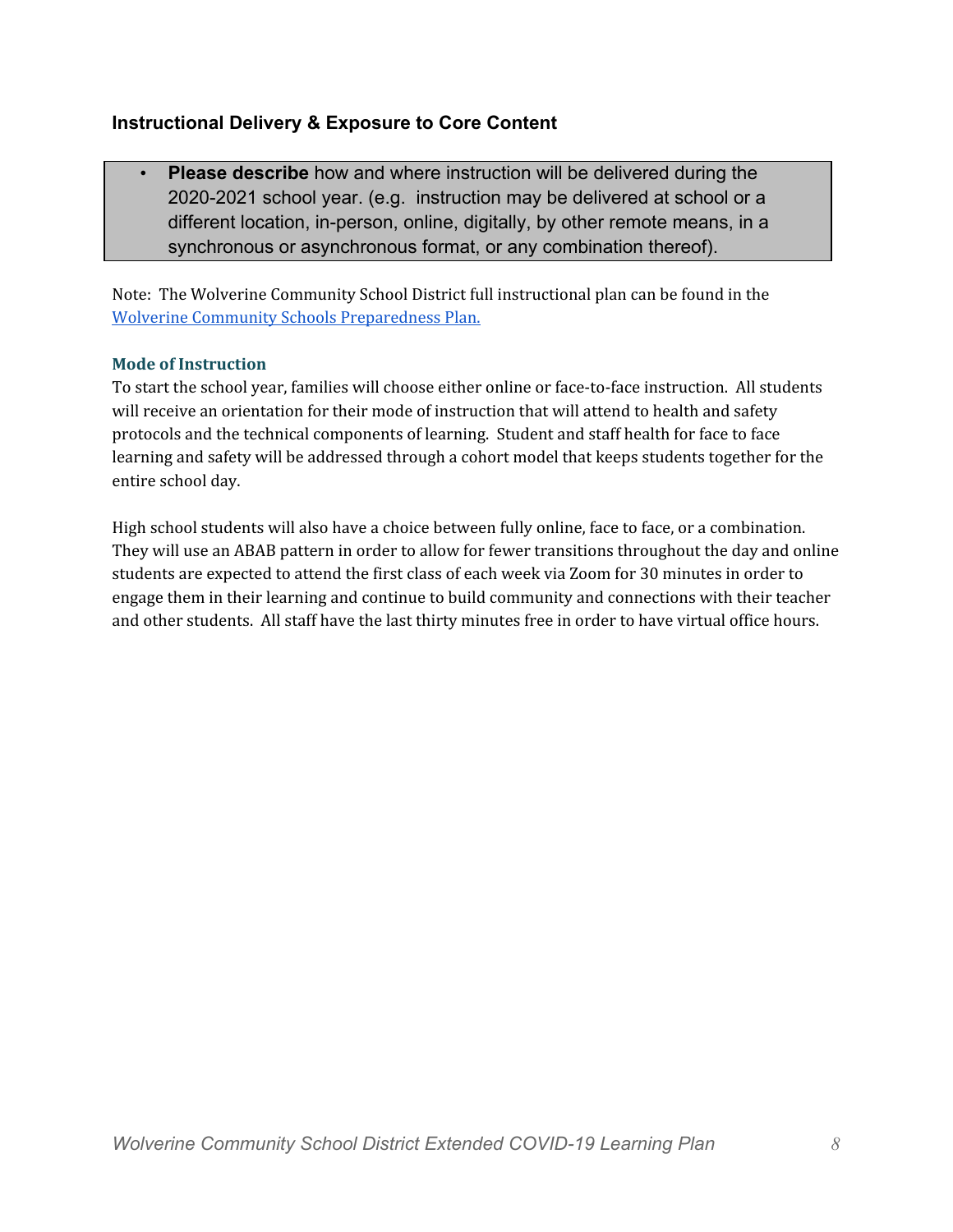• **Please describe** how instruction for core academic areas will expose each pupil to the academic standards that apply for each pupil's grade level or course in the same scope and sequence as the District/PSA had planned for that exposure to occur for in-person instruction.

#### **Curriculum and Instruction: Academic Standards**

The Wolverine Community School District curriculum for core academic areas is aligned to state standards. Due to the fact that we are a small school, responsible for instructing online and face to face learners; and keeping in mind the probability we will likely encounter extended closures due to COVID 19, we have elected to use the Accelerate Curriculum to instruct all students--whether face to face or online. Units and lessons in Accelerate follow state and national standards in Reading and Math (Common Core), and Science (NGSS) and Social Studies

• **Please describe** how pupil progress toward mastery of the standards described within this section will be graded or otherwise reported to the pupil and the pupil's parent or legal guardian.

#### **Assessment and Grading**

Wolverine Community School District bases its assessment system on the Michigan Standards. We regularly assess students at the district and classroom level to determine if they are making progress toward meeting those standards. We place a heavy emphasis on formative assessment. This is critical in the instructional process so that students receive timely feedback that helps them know what they need to do to improve. It also gives the teacher important information to know how to adjust the teaching and learning process to meet each student's needs.

We also have a system for delivering summative assessments at the district and classroom levels. These are given at the end of a period of learning as an evaluation of what has been learned and are part of our district grading process. For example, our teachers deliver summative assessments at the end of each unit of study in our curriculum. These assessments are based on a coherent set of standards in the subject area that focus on a related group of skills and disciplinary knowledge.

We make available to our parents and legal guardians a web-based system that allows them to see their children's grades at any time. Our teachers keep up-to-date information on student grades in this system. We also send progress reports to our parents and guardians during each marking period. This is in addition to the expectation we have for all teachers that they keep parents and guardians abreast of any concerns regarding a student's grade through emails and phone calls. Finally, we send out to parents report cards at the end of each marking period or trimester..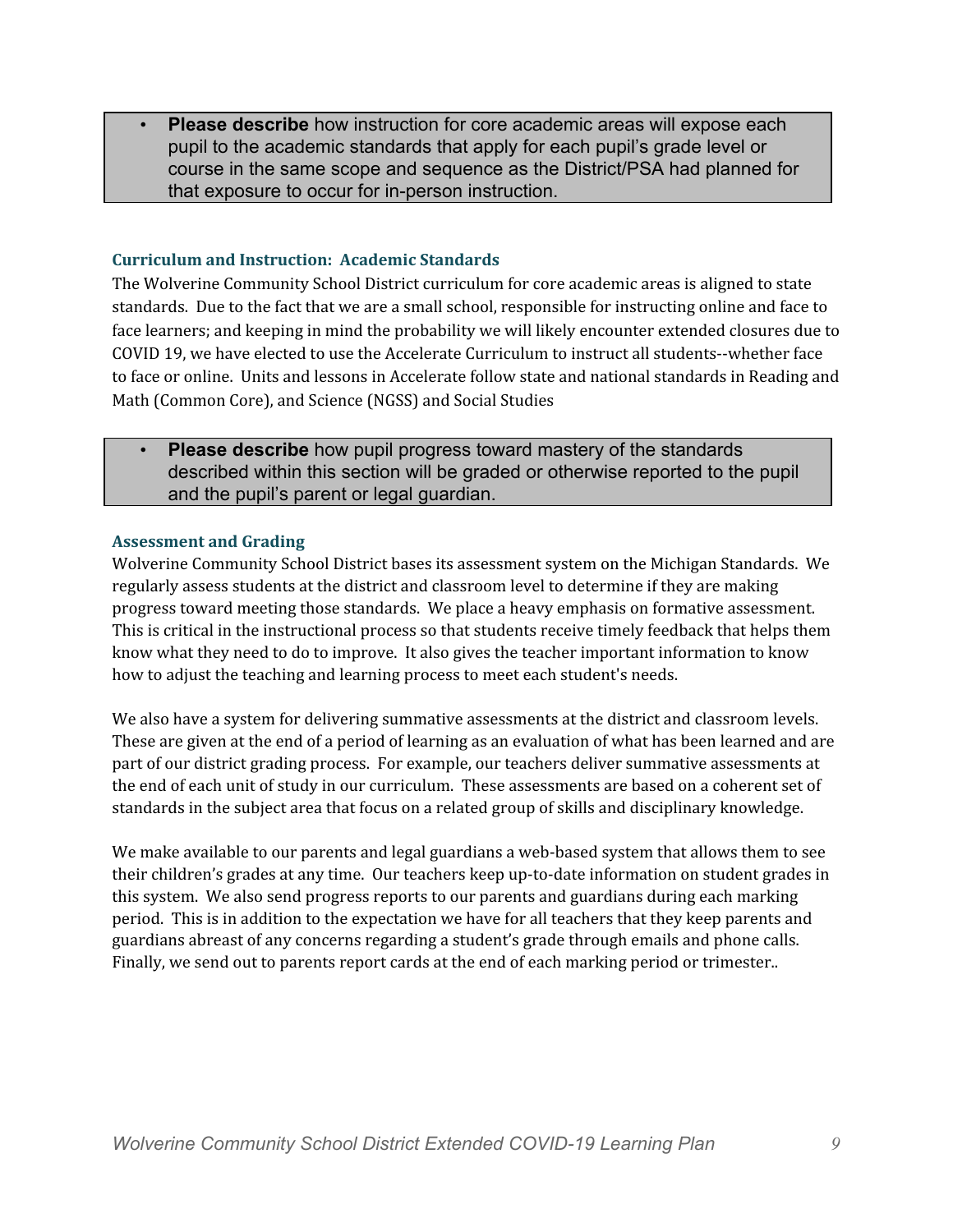#### **Equitable Access**

• If delivering pupil instruction virtually, please **describe** how the District/PSA will provide pupils with equitable access to technology and the internet necessary to participate in instruction.

#### **Technology**

The Wolverine Community School District ensures all students will be provided equitable access to technology and the internet as described in our Continuity of Learning Plan that was previously submitted to the state. The Wolverine Community School District system for maintaining student access to technology devices and the internet is described in the Continuity of Learning Plan, and again in the Wolverine Community Schools [Preparedness](https://191ff471-bb25-4185-9fbb-2aaad5d73070.filesusr.com/ugd/a97de2_09efc9503dd44e77a205369b00edd921.pdf) Plan.